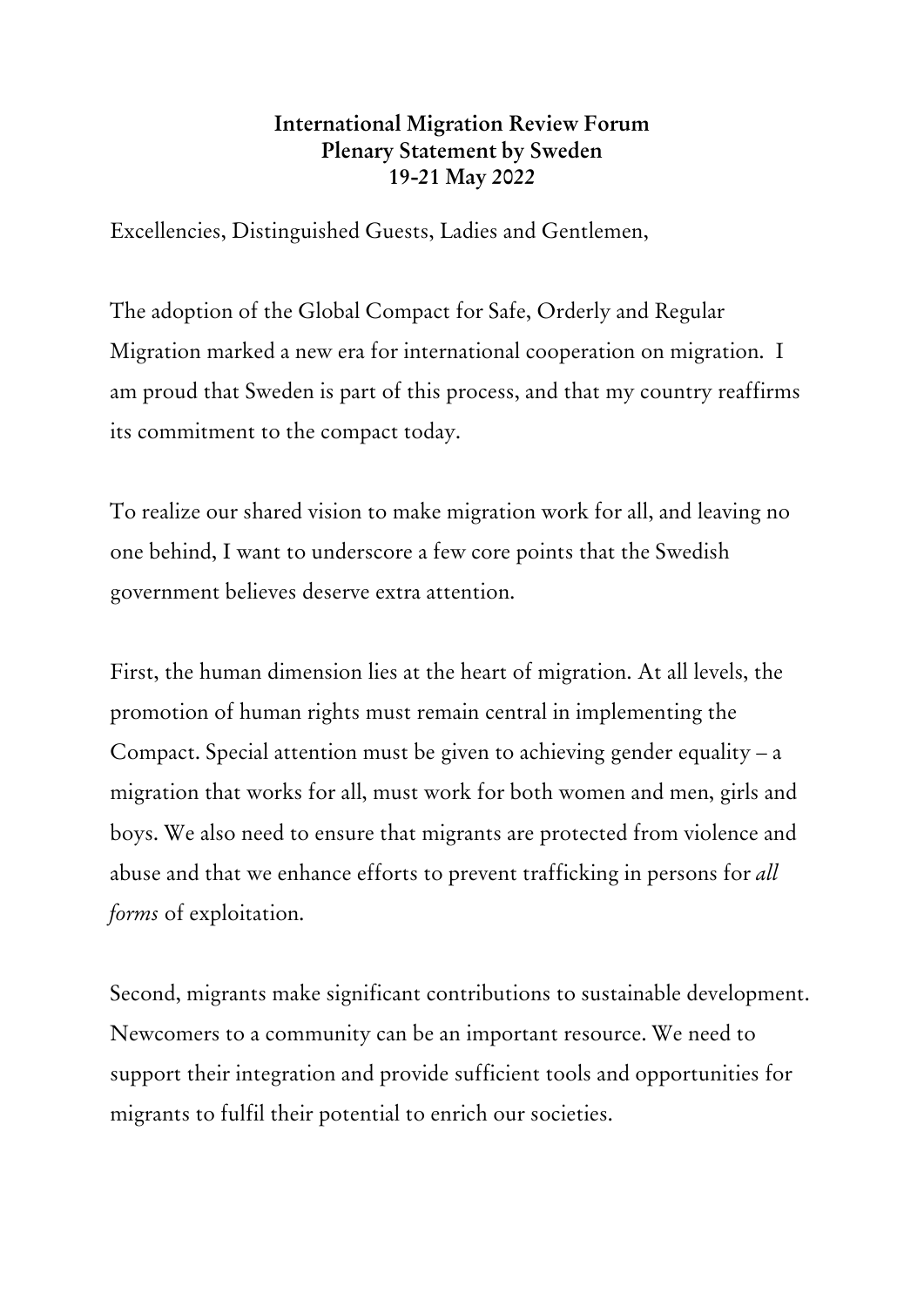Third, adverse drivers of migration have worsened, compounded by global crises like the pandemic and climate change. Most recently, the Russian aggression against Ukraine has brought about food, energy, and financial crises that will hit low- and middle-income countries the hardest. Sweden stands ready to support our partners across the globe in addressing these vulnerabilities and work to prevent further increases in involuntary or irregular migration.

Fourth, a comprehensive approach is needed, where rights and obligations are respected at all stages, and by all parties. This includes our shared international obligation to readmit returning nationals and to ensure that they are properly received without undue delay.

Finally, I want to underscore the importance of international partnerships, a theme which sits at the core of Sweden's national review to the IMRF. As State Secretary for International Development Cooperation, I have the pleasure to collaborate with partners across the globe on projects ranging from protecting migrant's rights to addressing irregular migration. These partners include governments, multilateral institutions, regional organizations, civil societies, and diaspora, migrant and host communities. All bring their specific competencies, skills and perspectives that drive our agenda forward.

In terms of migration partners, I especially want to highlight our partnership with IOM. Sweden is proud to be the largest donor of unearmarked voluntary contributions to IOM with over 10 million USD yearly. We have